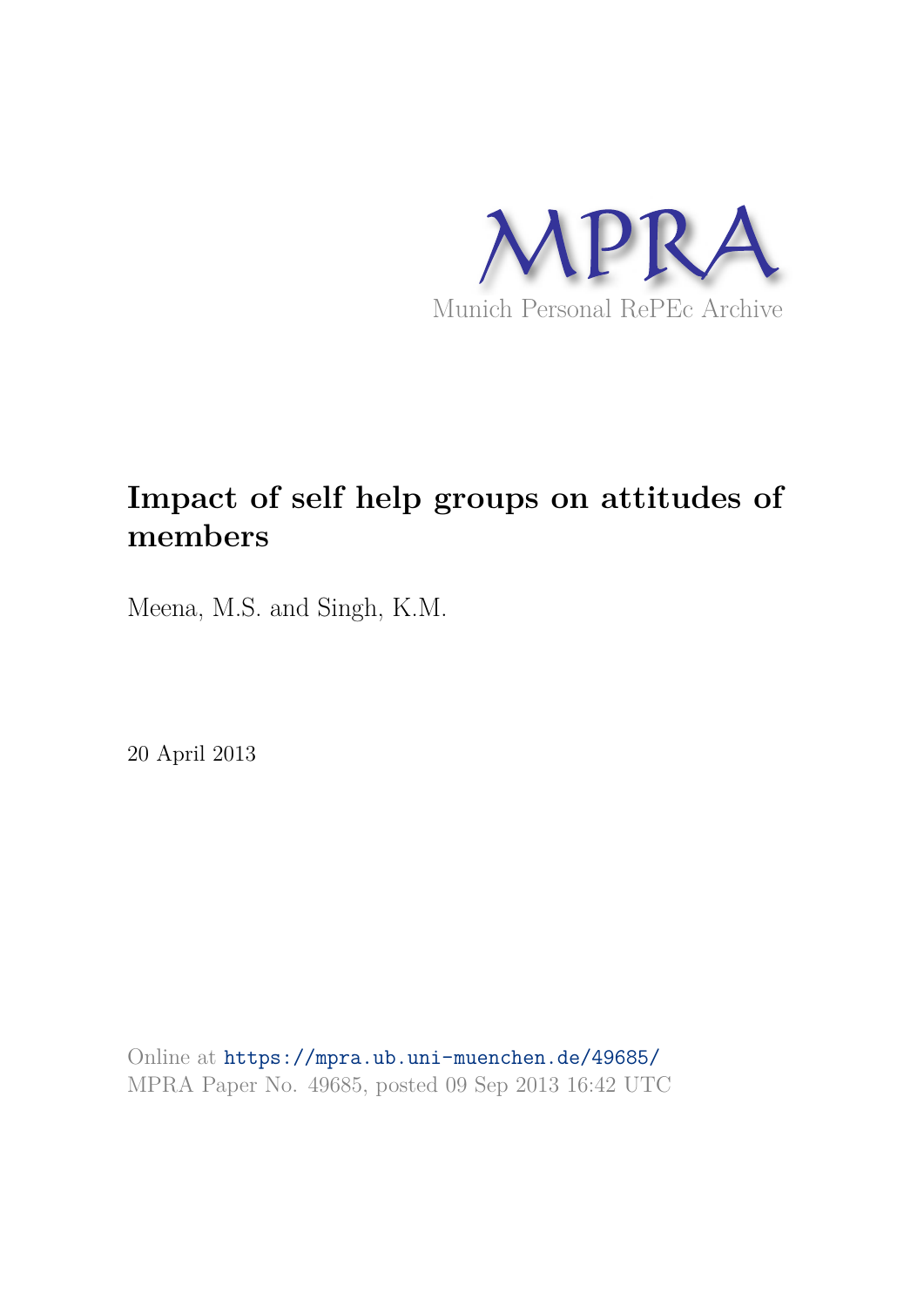# **Impact of self help groups on attitudes of members**

 $M S$  MEENA<sup>1</sup> and K M SINGH<sup>2</sup>

*ICAR Research Complex for Eastern Region, Patna, Bihar 800 014*

Received: 29 April 2013; Revised accepted: 23 May 2013

#### ABSTRACT

An evaluative study was undertaken for measuring the attitude of self help group (SHG) members. Data were solicited from randomly selected 100 SHG members of Patna district, Bihar at two points of time (before and after), i e during 2008 and 2013. The attitude construct was measured by using a Likert-type scale developed by Meena *et al.* (2008). The study shows a significant improvement in attitude of SHG members on all the five dimensions, viz. socio-economic upliftment; education and training; marketing and entrepreneurship qualities; technology adoption and participatory research; and banking/credit aspects. This favourable attitude of SHG members could be harnessed through knowledge and skill up gradation for diversification towards high value crops for higher incomes. Market information and infrastructure may be helpful to scale up their production and become competitive in the market. The SHGs could be used as an effective mechanism for technology dissemination to support the public extension system, social and mutual learning, institutionalized process of empowerment, conflict management, participatory extension and sustainable and equitable development.

**Key words**: Attitude, Impact, Self-help group

Eastern India is the most fertile, naturally resource rich and socio-economically poor region of India. It constitutes nearly one-third (33.64%) of Indian population, with 40.08% population below poverty line (BPL), bearing a high pressure to sustain the livelihoods of nearly 604 person/km<sup>2</sup>. Majority (82.95%) lives in rural areas having small and highly scattered land holdings which limit the adoption of modern agricultural practices. Hence, sustainable rural livelihoods of majority of the disadvantaged people in the region are at stake (Bhatt *et al.* 2013). The Government of India and state authorities alike have increasingly realized the importance of devoting attention to the economic betterment and development of rural poor. Bihar is amongst the poorest states in India. For reducing the rural poverty in developing countries, building social capital is critical to agricultural development strategies (Swanson 2006). Of late, SHGs have been recognized as reliable and efficient mode of technology transfer, but it needs positive attitude of SHG members as a prerequisite (Meena *et al.* 2003, Meena *et al.* 2008). Training had significant impact on knowledge level of SHG members while the experience and family size had contributed significantly (Meena *et al.* 2006, Singh and Meena 2012).

<sup>1</sup> Principal Scientist (Agricultural Extension) (e mail: ms101@sify.com), Zonal Project Directorate, Zone VI, CAZRI Campus, Jodhpur, Rajasthan; <sup>2</sup> Principal Scientist & Head (e mail: m.krishna.singh@gmail.com), Division of Socio-Economic and Extension

Now-a-days, SHGs are playing a great role in technology dissemination (Meena *et al.* 2008, Khan *et al.* 2010, Meena and Singh 2011).

Recently, Government of Bihar has decided to focus on strengthening the SHG movement with manifold expansion of the women SHGs network by increasing their number to 1 million by involving 12 million women in the next five years under government's flagship scheme, i e National Rural Livelihood Mission (NRLM) (Times of India,  $26<sup>th</sup>$  June, 2012). The World Bank supported NRLM is supposed to directly benefit some 350 million people in 12 states, which account for nearly 85% of India's rural poor, i e Bihar, Chhattisgarh, Gujarat, Jharkhand, Karnataka, Madhya Pradesh, Maharashtra, Odisha, Rajasthan, Tamil Nadu, Uttar Pradesh, and West Bengal. Another instance of growing importance of SHGs is from West Bengal where government has decided to work out a medical insurance scheme for the state's estimated 0.31 million SHGs run by women, on the lines of those for unorganized labour (Times of India, 18th May 2012). In spite of the rapid growth of SHGs in India, the full potential of utilizing SHGs remains unexploited. The present study was hence undertaken to measure the attitudes of the SHG members in Bihar state, India.

#### MATERIALS AND METHODS

The present study was undertaken to assess the attitudinal change among SHG members. For measuring the attitude, a Likert-type Scale developed by Meena *et al.* (2008) was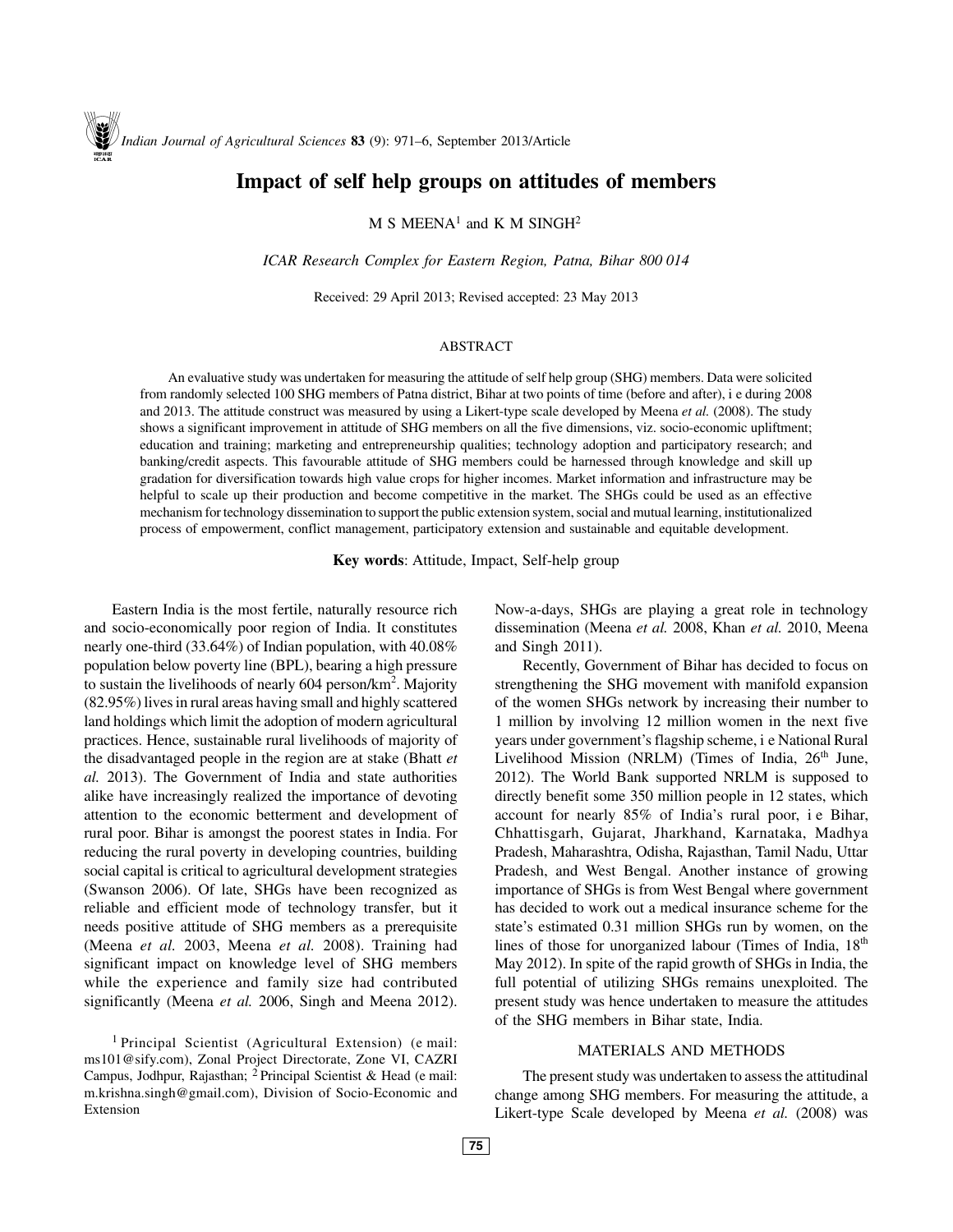employed. The survey instrument consisted of 26-items, grouped into five sections, viz. socio-economic upliftment; education and training; marketing and entrepreneurship qualities; technology adoption and participatory research; and banking/credit. Data were solicited on 5-point continuum namely, Strongly Agree, Agree, Undecided, Disagree and Strongly Disagree with corresponding weightage of 5, 4, 3, 2 and 1. The possible minimum and maximum scores were 26 and 130, respectively. The data were solicited from randomly selected 10 SHGs of Bikram block of Patna district, Bihar. From 10 SHGs, 100 SHG members were interviewed at two points of time, i e before (year 2008) and after joining the SHG (year 2013). The mean values of two situations (before-after) were compared (*z*-statistics) to observe the change. The socio-economic variables and their measurement techniques are presented in Table 1.

Table 1 Demographic attributes of SHG members, Patna district, Bihar, India (N=100)

| <b>Attributes</b>                                          | Categories               | $\%$           |
|------------------------------------------------------------|--------------------------|----------------|
| Age (years)                                                | Young $(< 27)$           | 12             |
|                                                            | Middle $(27$ to $45)$    | 80             |
|                                                            | Old $(> 45)$             | 8              |
| Education                                                  | 0=Illiterate             | 22             |
|                                                            | 1=Primary                | 51             |
|                                                            | $2=$ Matric              | 12             |
|                                                            | 3=Senior secondary       | 3              |
|                                                            | 4=Graduate               | 8              |
|                                                            | 5=Master degree          | $\overline{4}$ |
| Background                                                 | $1 = Rural$              | 94             |
|                                                            | $2=U$ rban               | 6              |
| Gender                                                     | $1 = Male$               | 53             |
|                                                            | $2 =$ Female             | 47             |
| Contribution/month/member<br>$(in \space \overline{\tau})$ | $\leq$ 1                 |                |
|                                                            | $1-50$                   | 90             |
|                                                            | > 50                     | 10             |
| Income (in ₹)                                              | $<$ 400                  | $\overline{4}$ |
|                                                            | 400-891                  | 84             |
|                                                            | >1891                    | 12             |
| Membership (in years)                                      | < 1 year                 |                |
|                                                            | 1-6 years                | 61             |
|                                                            | $> 6$ year               | 39             |
| Main occupation                                            | 1=Agriculture            | 61             |
|                                                            | 2=Dairying               | 3              |
|                                                            | $3 =$ Fisheries          | 2              |
|                                                            | 3=Labor work             | 12             |
|                                                            | 4=Private service        | $\overline{c}$ |
|                                                            | 5=Household work         | 13             |
|                                                            | 6=Private shop/ business | 7              |

*Source:* Authors

#### *Hypothesis*

 $H<sub>0</sub>$ . There is no difference in attitude of SHG members (before-after).

 $H<sub>1</sub>$ . There is significant difference in attitude of SHG members (before-after).

#### RESULTS AND DISCUSSION

Attitude strength is an important determinant of the attitude-behavior relationship. Strong attitudes are based on past knowledge and may be retrieved, whereas weak attitude is often constructed on the spot. Strong attitudes have more impact on behavior, are less susceptible to self-perception effects and are more stable over time (Holland *et al.* 2002). Attitudes are relatively stable and once adopted, provide a long-term positive effect (Olgyaiova *et al.* 2005). Attitude of an individual varies significantly when working in a group. The present study was pursued in the light of above mentioned theoretical observations and results derived have been discussed under different sub-heads below.

#### *Demographic characteristics of SHG members*

Study reveals (Table 1) that most SHG members were in the range of 27 to 45 years of age. However, members above 45 years (8%) with rich experience also joined the SHG activities. Nearly 50% SHG members had primary level education. About one-fifth (22%) members were illiterate followed by matriculates  $(12\%)$ , graduates  $(8\%)$ , and those holding masters degree (4%). Majority (94%) of SHG members had rural background and 90% of them contributed less than  $\bar{z}$  50 per month/person in the group's account. The earning from SHG activities ranged from  $\bar{\mathfrak{g}}$  400 to  $\bar{\mathfrak{g}}$  1 891. Only one-tenth members earned more than  $\bar{\tau}$  1 891 per month. Most of the members were having less than 6 years experience, however, 39% had more than 6 years experience in SHG activities. About 61% SHG members were engaged in agriculture as their main occupation followed by house hold work and manual labor work. It is evident from the Table 1, that the income of SHG members are not very high hence, SHG members should be given better training on management and technical aspects.

#### *Attitude of SHG members*

Attitude of the SHG members measured on a 5-point continuum scale. The scale consisted of 26-statements measured the five dimensions, viz. (i) socio-economic upliftment, (ii) education and training, (iii) marketing and entrepreneurship qualities, (iv) technology adoption and participatory research, and (v) banking/credit aspect. The comparison scores with the *"z"* values have been presented in Table 2.

#### *Socio-economic upliftment*

The attitude scale had 7-statements based on socioeconomic upliftment aspect. The overall mean range of the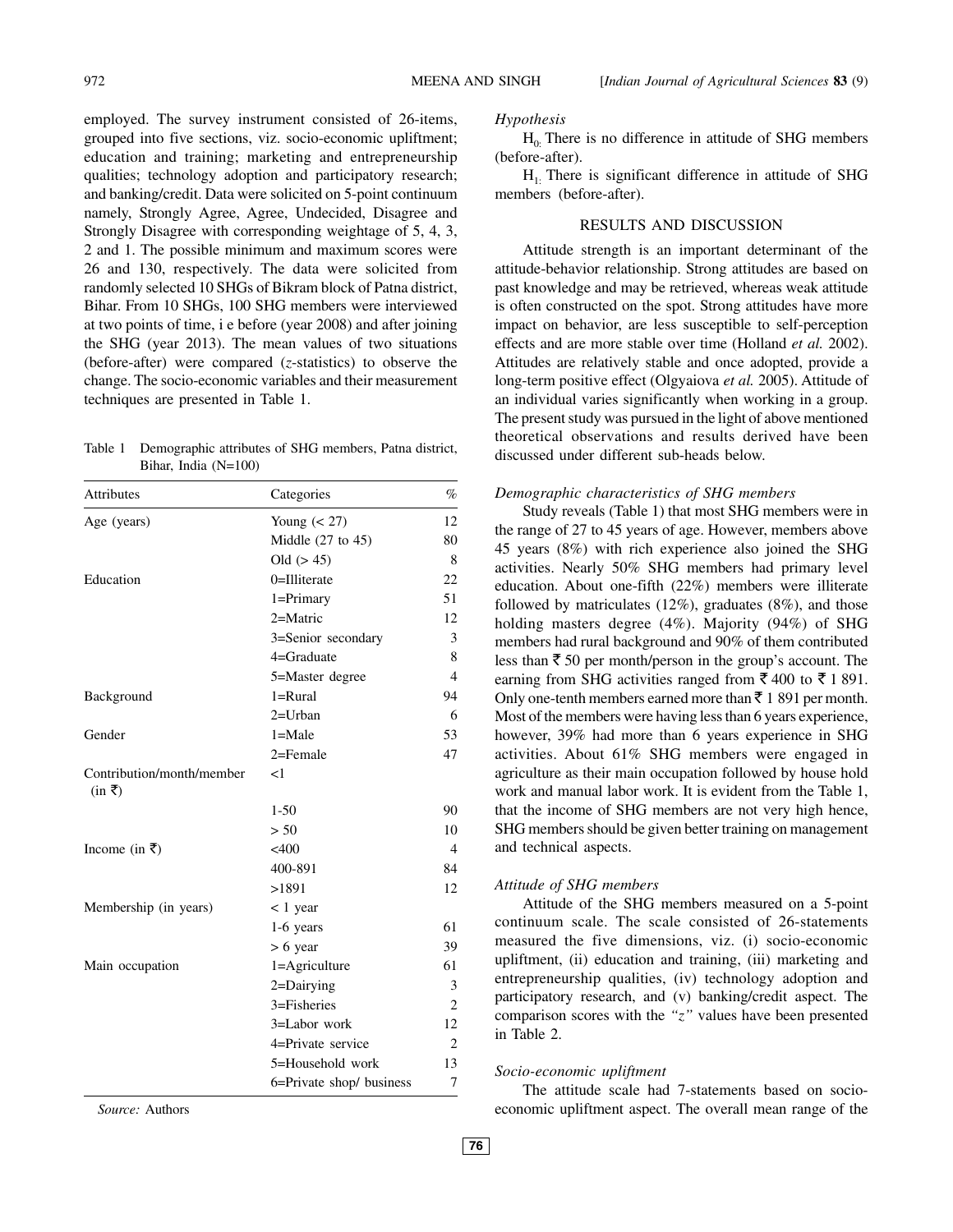# September 2013] **IMPACT OF SELF HELP GROUPS ON ATTITUDES OF MEMBERS** 973

|  |  |  | Table 2 Attitude of SHG members, Patna district, Bihar, India (N=100). |  |  |  |  |  |  |
|--|--|--|------------------------------------------------------------------------|--|--|--|--|--|--|
|--|--|--|------------------------------------------------------------------------|--|--|--|--|--|--|

| Statements rated                                                                              | After |           | Before |           | $'\mathcal{Z}'$  |  |
|-----------------------------------------------------------------------------------------------|-------|-----------|--------|-----------|------------------|--|
|                                                                                               | M     | <b>SD</b> | M      | <b>SD</b> | value            |  |
| Socio-economic upliftment                                                                     |       |           |        |           | 29.35**          |  |
| SHG works as a powerful tool for socio-economic empowerment of<br>the poor in rural areas     | 4.65  | 0.47      | 4.0    | 0.47      | $13.56*$         |  |
| SHG helps to resolve the conflicts among the members                                          | 4.55  | 0.60      | 3.94   | 0.60      | 9.82*            |  |
| SHG is an approach for collective efforts                                                     | 4.38  | 0.48      | 4.00   | 0.48      | $7.79*$          |  |
| Group rules and regulations are based on democratic principle                                 | 4.21  | 0.67      | 3.82   | 0.72      | $5.78*$          |  |
| Female members can better utilize their spare time in productive<br>activities through groups | 4.24  | 0.74      | 3.85   | 0.70      | 5.94*            |  |
| SHG formation can be a way to eradicate the poverty and unemployment                          | 4.58  | 0.62      | 3.94   | 0.60      | $12.73*$         |  |
| SHG improves the saving behavior of the members                                               | 4.60  | 0.60      | 3.97   | 0.54      | 12.98*           |  |
| Education and training                                                                        |       |           |        |           | 18.64*           |  |
| Training helps in developing positive attitude for new techniques                             | 4.31  | 0.58      | 3.97   | 0.52      | $7.14*$          |  |
| Education plays pivotal role in changing behavior                                             | 4.50  | 0.50      | 3.97   | 0.55      | $8.68*$          |  |
| Educated persons are more likely to be good entrepreneurs                                     | 4.54  | 0.49      | 4.0    | 0.50      | $10.78*$         |  |
| Training is essential to improve the competence understanding and<br>professional behavior    | 4.40  | 0.51      | 4.0    | 0.49      | $8.12*$          |  |
| Marketing and entrepreneurship qualities                                                      |       |           |        |           | 23.84*           |  |
| Good entrepreneurs are developed by training and experience                                   | 4.31  | 0.58      | 3.94   | 0.58      | $7.68*$          |  |
| Group formation is the democratic approach for entrepreneurships<br>development               | 4.50  | 0.50      | 3.92   | 0.60      | $11.76*$         |  |
| Market demand is very important factor to take up any business activity                       | 4.54  | 0.50      | 3.89   | 0.65      | $11.20*$         |  |
| Knowledge of marketing is prerequisite to gain maximum benefit                                | 4.40  | 0.49      | 3.91   | 0.61      | $10.04*$         |  |
| Product preparation through self help groups promotes the healthy<br>competition among groups | 4.35  | 0.51      | 3.91   | 0.55      | $9.38*$          |  |
| Risk taking is the important characteristics of a successful entrepreneur                     | 4.59  | 0.53      | 3.90   | 0.55      | $11.43*$         |  |
| Technology adoptation and participatory research                                              |       |           |        |           | $11.70*$         |  |
| Mass media is helpful for quick dissemination and popularization of<br>the technologies       | 4.56  | 0.51      | 3.89   | 0.55      | $11.41*$         |  |
| Through group approach participatory research becomes easier.                                 | 4.58  | 0.61      | 3.87   | 0.64      | $7.68*$          |  |
| Groups are emerging as a very reliable and efficient mode for<br>transfer of technology       | 4.36  | 0.62      | 3.79   | 0.68      | 8.58*            |  |
| Need assessment is essential for the planning of a programme.                                 | 4.53  | 0.50      | 3.94   | 0.50      | $10.68*$         |  |
| <b>Banking/Credit</b>                                                                         |       |           |        |           | 23.83*           |  |
| SHG improves the coordination among members                                                   | 4.61  | 0.49      | 3.91   | 0.49      | $12.12*$         |  |
| Meeting of different groups contribute in exchange of their experiences                       | 4.43  | 0.51      | 3.92   | 0.55      | $9.38*$          |  |
| Frequent meeting may contribute in exchange of social norms and<br>values among members       | 4.34  | 0.62      | 3.79   | 0.67      | $8.15*$          |  |
| Banks are more eager to sanction loan to groups compared to individual                        | 4.64  | 0.48      | 3.86   | 0.48      | $13.77*$         |  |
| Financial assistance is essential to setup a new venture<br>Overall                           | 4.56  | 0.49      | 3.90   | 0.49      | 10.80*<br>57.23* |  |

Rating scale: 1=Strongly disagree; 2=Disagree; 3=Undecided; 4=Agree; 5= Strongly agree

\*indicates that "z" value significant at 0.05% level of confidence (df=99).

*Source:* Authors

scores on the 5-continuum scale was observed from 3.82 to 4.00. The response in 'before' situation did not show any clear indication of being positive towards the group activities. Moreover, members were in "Undecided" situation as most of the responses were between 3 to 4 (Undecided to Agree).

In before situation, SHG members did not have any working experiences while in after situation the responses were encouraging.

In after situation, responses were departed from 'Agree' to 'Strongly Agree' as the response ranges from 4.21-4.65.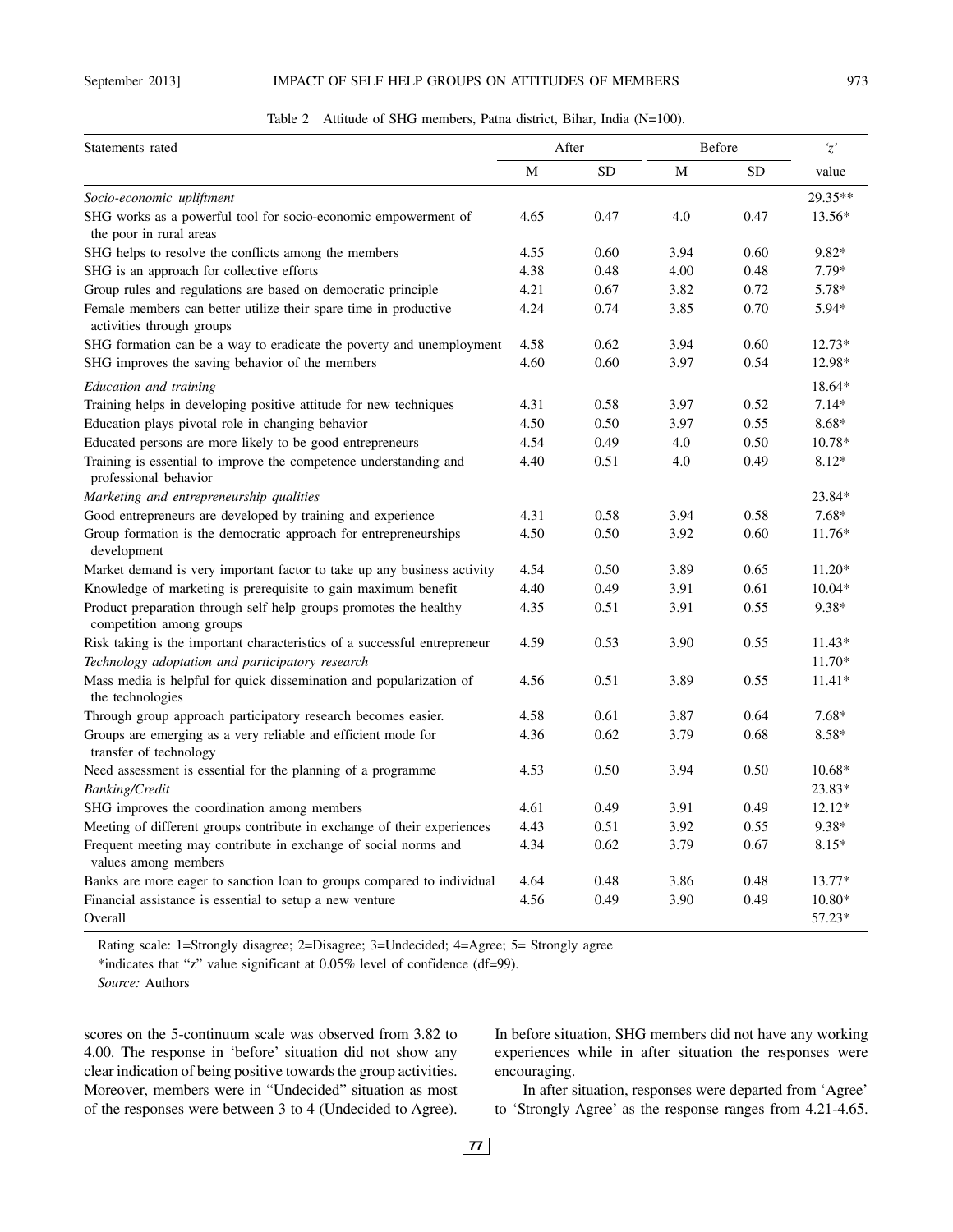They learnt that SHG approach can improve the socioeconomic conditions of the members. SHG members agreed that SHG works as a powerful tool for socio-economic empowerment of the poor in rural areas. They were of the opinion that groups resolve the conflicts among members and further endorsed that the SHG is an approach for collective efforts as groups' rules and regulations are based on democratic principle. Through the SHG approach, members can better utilize their spare time in productive activities. It was further observed that formation of SHG could be a way to eradicate the poverty and unemployment as SHG members gained experience of associating as well as working in the group, thereby securing additional income and inculcating saving behavior through group action. Two situations (before and after) were compared to find out the improvement occurred being the SHG member. The analysis ('z' statistics) shows a significant change after the joining of the SHG (Table 2).

# *Education and training*

The attitude scale had 4-statements based on education and training aspects. Education brings the changes in attitude of people, while training is an essential process of increasing knowledge, changing attitudes, developing skills and confidence among the participants. It enhances their selfconfidence and competencies as well as proficiency in communicating the desired knowledge among peers and clients. In contrast to the before situation (mean ranges from 3.97- 4.0), the attitude of SHG members changed while they joined the SHG (mean ranges from 4.31-4.54). The SHG members showed an enhancement in positive thinking thus implying that training helped in developing positive attitude for employing new techniques. Education is a social process, responsible for developing and inculcating various physical, intellectual, aesthetic and moral qualities as well as values in an individual, it played a pivotal role in changing behavior among the SHG members. Their perception that only educated persons can be good entrepreneurs changed after they became SHG members. They agreed that training is decisive to improve the competence in understanding and for professional behavior. Although, results show significant improvement (Table 2), however there is a need to educate the SHG members and train them in scientific agriculture for higher sustainable incomes.

# *Marketing and entrepreneurship qualities*

The attitude scale had 4-statements based on marketing and entrepreneurship qualities. Marketing and entrepreneurship qualities are important factors to empower the SHG members economically. The SHGs have paved the way for economic independence of rural poor. The results, i e mean scores of the before situation ranges from 3.89 to 3.92. While in after situation mean responses increased and the range was from 4.31 to 4.59. Results show a significant improvement (Table 2). It is well understood that good entrepreneurs are developed by training and experience. The training is an overt process, a sequence of experiences and a series of opportunities for learning. Groups are formed with the consensus of all the members and nothing can be imposed on group members, hence group formation is the democratic approach for entrepreneurship development. Market demand is very important factor to take up any business activity which was known to the group members. Knowledge of marketing is prerequisite to gain maximum benefit from the group's activity. Competition exists when more products are available in the market hence product preparation through SHG promotes the healthy competition among groups. It is implicit that risk taking behavior is an important characteristic of a successful entrepreneur. Hence, it is well established that marketing and entrepreneurship qualities among SHG members improve the livelihood security and stability of groups.

#### *Technology adoption and participatory research*

The attitude scale had 4-statements based on technology adoption and participatory research. The mean score of before and after situation were increased from 3.79-3.94 to 4.36- 4.58, shows a significant change (Table 2). SHG members were highly receptive about the latest information technology. mass media such as radio, television, internet, print media and other audio-visual media helped them for quick dissemination and popularization of agricultural technologies. Through these means scientists could reach a large number of people with minimum cost and time. SHG members agreed that Mass media is helpful for quick dissemination and popularization of the technologies. As members are participating at every steps of SHG, so through group approach, participatory research becomes easier. Through adoption of group approach proven technologies can be transferred with minimum cost and time, thus, now-a-days groups are emerging as a very reliable and efficient mode for transfer of technology. Need is the mother of invention and shows the gap between present and future situation. Therefore, participants revealed that need assessment is essential for the planning of a programme. They clearly understood the significance of need based planning for effective attainment of objectives by groups as well as individuals.

# *Banking/Credit*

Banking/credit is an essential feature for the economic activity of any venture. It provides the base and stabilizes the groups' activities. The attitude scale had 5-statements based on banking/credit aspect. In before situation, the mean score recorded from 3.79 to 3.92 while in after situation the scores increased and ranges from 4.34 to 4.64. After becoming SHG members, they could become aware about the banking activities. The members agreed that SHG improves coordination among members as group meetings promoted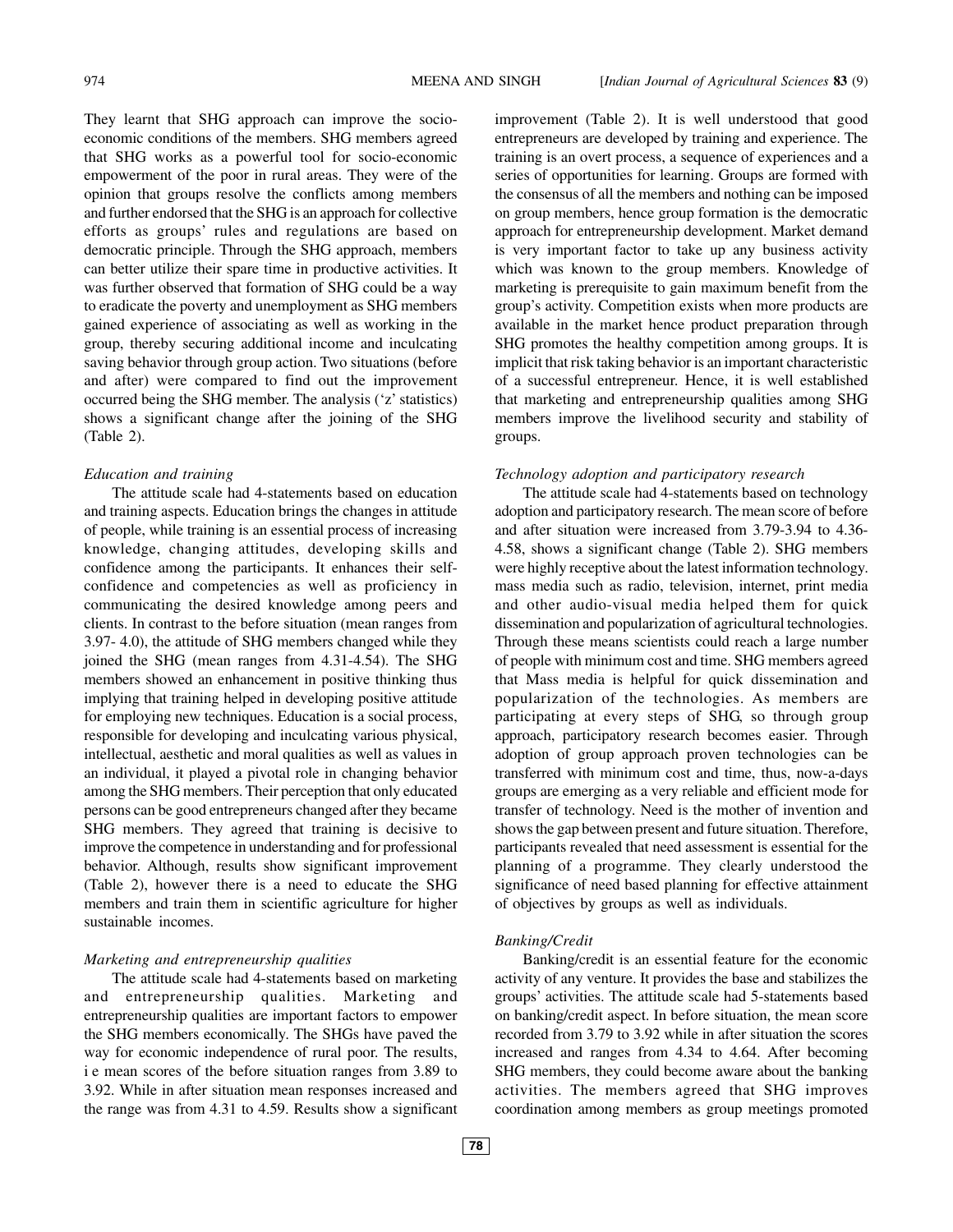the extension principle of learning by doing. Participants realized that meeting of different groups contribute in exchange of their experiences and they used to discuss operational problems and conflicts as well as resolution techniques. It is fact that people mostly consider their values and norms best, which may not be true under all situations. Frequent meeting may contribute in exchange of social norms and values among members. Recently, banks are more eager to sanction loan to SHGs compared to individual, however members used to face immense hurdles in harnessing the credit benefits from the banks individually. Group members made efforts to take the credit for starting their economic activities; hence it was common for all to know that financial assistance is essential to setup a new venture.

Overall, it is observed that there is significant positive improvement in attitude of SHG members in before and after situations (Table 2 and 3). Hence the null hypothesis  $(H_0)$  is rejected and alternate hypothesis is accepted  $(H_1)$ . From the perusal of Table 4 and 5, it can be revealed that overall change in various sub-categories of the attitude scale was as Banking/credit>Technology adoption and participatory research>Marketing and entrepreneurship qualities>Socioeconomic upliftment>Education and training. The highest

Table 3 *Z*-test for two sample means of attitude of SHG members

| Instrument | <b>Observation After</b> |      | <b>Before</b> | df | '7'        |
|------------|--------------------------|------|---------------|----|------------|
|            |                          | mean | mean          |    | statistics |
| Attitude   | 100                      | 4.49 | 3.91          | 99 | 57.23*     |

\*Indicates "z" value significant at 0.05% level of confidence (df=99).

Table 4 ANOVA single factor

| Attitude statement<br>sub-groups                  | Count |       |        | Sum Average Variance  |
|---------------------------------------------------|-------|-------|--------|-----------------------|
| Socio-economic upliftment                         | 100   | 57    | 0.57   | 0.037722              |
| Education and training                            | 100   | 45.25 | 0.4525 | 0.058958              |
| Marketing and entre<br>-preneurship qualities     | 100   | 58    | 0.58   | 0.059192              |
| Technology adoption and<br>participatory research | 100   |       |        | 61.75 0.6175 0.117999 |
| Banking/credit                                    | 100   | 66.8  | 0.668  | 0.078562              |

Table 5 ANOVA statistics

| Source of<br>variation | SS.            | df MS | F | P-value                             | F crit |
|------------------------|----------------|-------|---|-------------------------------------|--------|
| Between<br>groups      | 2.54           |       |   | 4 0.63 9.03637 4.74146E-07 2.389948 |        |
| Within<br>groups       | 34.89 495 0.07 |       |   |                                     |        |
| Total                  | 37.43 499      |       |   |                                     |        |

changes was experienced on banking/credit aspect. Since the farmers generally do not have interaction with the bank officials. But, as soon as they joined a particular group or SHG, credit is one of the integral aspects where SHGs are linked up with the financial institution for fulfilling the credit needs. Banking is prerequisite for any economic venture for smooth functioning and stabilization of group activities. While the observed change was lowest in educational and training related aspects. Other sub-groups, i e socio-economic upliftment, marketing and entrepreneurship qualities and technology adoption and participatory research were observed much similar response.

## **CONCLUSIONS**

Study shows a significant improvement in attitude of SHG members on all the five dimensions, viz. socio-economic upliftment; education and training; marketing and entrepreneurship qualities; technology adoption and participatory research; and banking/credit aspects. This favourable attitude could be harnessed through technical up gradation of SHG members for the diversification towards high value crops. The SHGs could be used as an effective mechanism for technology dissemination to support the public extension system; social and mutual learning; institutionalized process of empowerment; and sustainable, equitable and participatory extension and development. Besides effective cooperation and coordination among the stakeholders, what is most essential is to infuse positive and favorable intentions and attitude, self-confidence and capacity for selfdetermination among the clientele system.

#### **REFERENCES**

- Bhatt B P, Meena M S and Singh K M. 2013. Status and issues of agriculture in Eastern India. (*In*) A Souvenir published by ICAR Research Complex for Eastern Region, Patna on Agri Summit: 2013-A step towards second green revolution, pp 13–6.
- Holland R W, Verplanken B and Knippenberg A. 2002. On the nature of attitude behavior relations: The strong guide, the weak follow. *European Journal of Social Psychology* **32**: 869–76.
- Khan M A, Singh K M and Meena M S 2010.Women empowerment and transfer of agricultural technologies through self help groups. Technical Bulletin No. M-02/2010. ICAR Research Complex for Eastern Region, Patna (Bihar) India, pp 1–21.
- Likert R. 1932. A technique for the measurement of attitudes. *Archives of Psychology* **140**: 44–53.
- Meena M S and Singh K M. 2011. Measurement of attitudes of rural poor towards SHGs in Bihar, India. Presented in international conference on innovative approaches for agricultural knowledge management: global extension experiences organized by International Society of Extension Education, Nagpur and Indian Council of Agricultural Research, New Delhi from 9-12 November, 2011 at NASC Complex, New Delhi, pp 402.
- Meena M S, Jain Dilip and Meena H R. 2008. Measurement of attitudes of rural women towards self-help groups. *The Journal of Agricultural Education and Extension* **14** (3): 217–29.